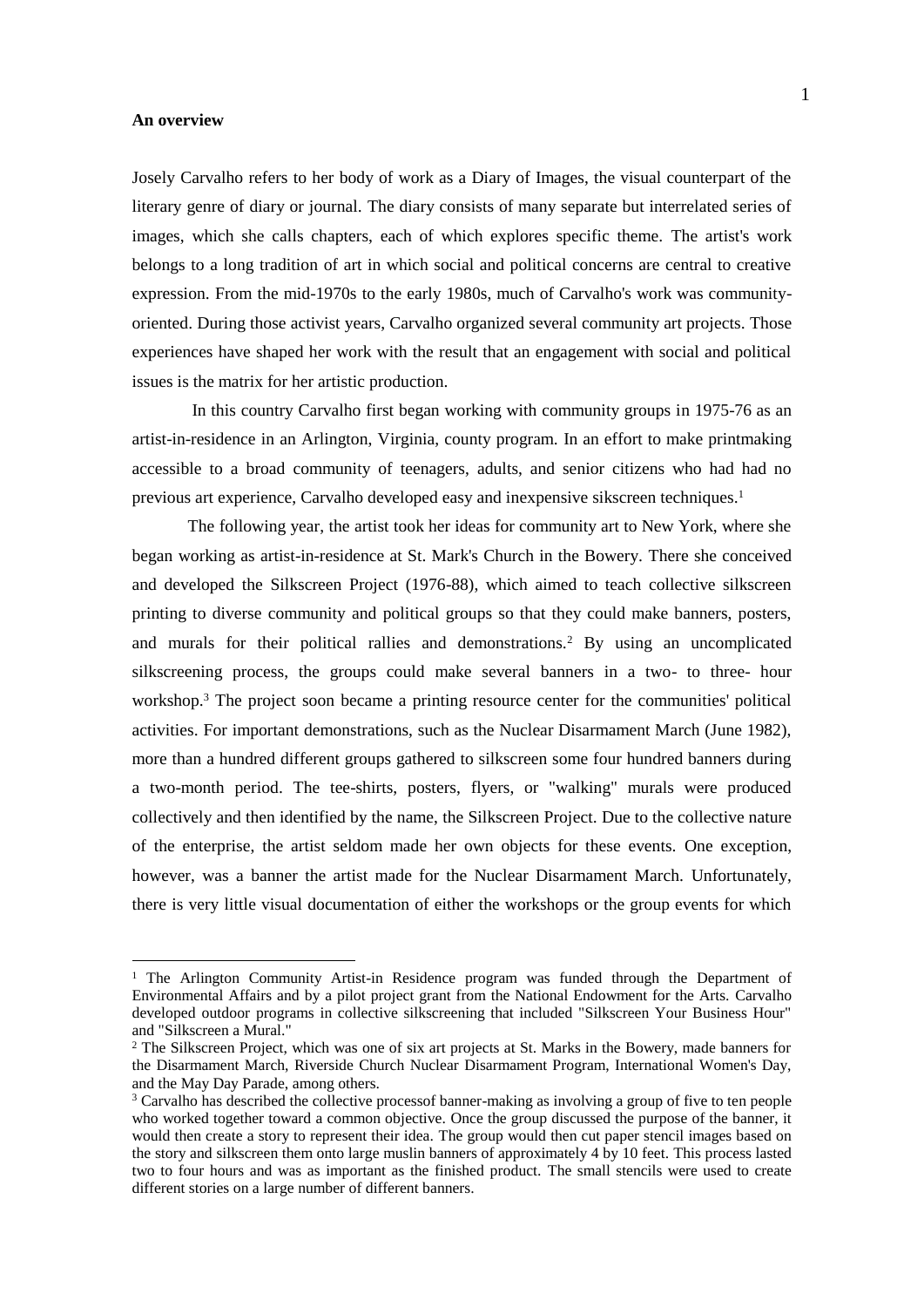the objects were made. Considered ephemeral, they were generally discarded after they were used.

By early 1980, Carvalho's activities at St. Mark's Church in the Bowery had attracted attention among politically concerned professionals. In recognition of her leadership role in public arts projects, Carvalho was invited to participate in the U.N. Mid-Decade Conference for Women, held in Copenhagen.<sup>4</sup> The conference was conceived as a response to problems of discrimination facing women artists as well as out of recognition that the political, social, and economic survival of women artists is integral to the survival of all women in all cultures. Carvalho participated in a panel discussion and led a workshop demonstrating the silkscreen methods she had developed at St. Mark's Church. The subject of the two-day workshop "focused on the survival of creative women and the growth of their art as vision of the politics of world feminism" 5 . In the workshop session, a group collectively silkscreened several large banners that were used in a demonstration protesting a recent coup in Bolivia. At that conference, Carvalho had her first opportunity to exchange views with Brazilian feminists -- an exchange the artist subsequently built upon in significant ways.

In late 1981 the artist was invited to her native São Paulo to teach the leaders of Comunidades Eclesiasticas de Base and the Workers Party to make silkscreen banners for their political actions. Once the political leaders had learned the process, they were able to teach their own communities the medium's empowering possibilities as agitprop art.<sup>6</sup>

It was through that experience that Carvalho realized she needed to find ways to be actively involved with political and cultural communities in Brazil and, simultaneously, give more time to her own individual works. After the Nuclear Disarmament March of 1982, Carvalho felt burned out. As a kind of antidote, she began redirecting her efforts toward her own work in the studio. The most productive period of *Shape of a woman* [1970-1986] dates from this time. The chapter, a term Carvalho uses for a series of images, which explore a specific theme, consists of some forty to sixty silkscreen and mixed-media works on paper. The subjects address a broad range of women's issues, including pregnancy, birth, abortion, choice, children, war, men, women and men, old-age, rape, pleasure, women at work, and activism. Parts of this series were exhibited in the artist's first solo show in New York, "Diary of Images: Women 1980-81," at the Central Hall Gallery in 1982. The exhibition catalogue included the first examples of her poetry, which became a central feature of her artistic production. The poetic verses, interspersed with illustrations of her silkscreened and painted images, provided additional

<u>.</u>

<sup>4</sup> For discussion of this historic conference, see Eleanor Johnson and Beatrice Kreloff, "Survival for Women Artists," in *Women Artists of the World* (New York: Midmarch Associates, 1984): 35-39.

<sup>5</sup> Ibid., p. 35.

<sup>6</sup> Catherine Tinker, "A Portrait of Two Latin American Women Artists in New York: Josely Carvalho and Catalina Parra," *Women Artists News* (March 1984): 7.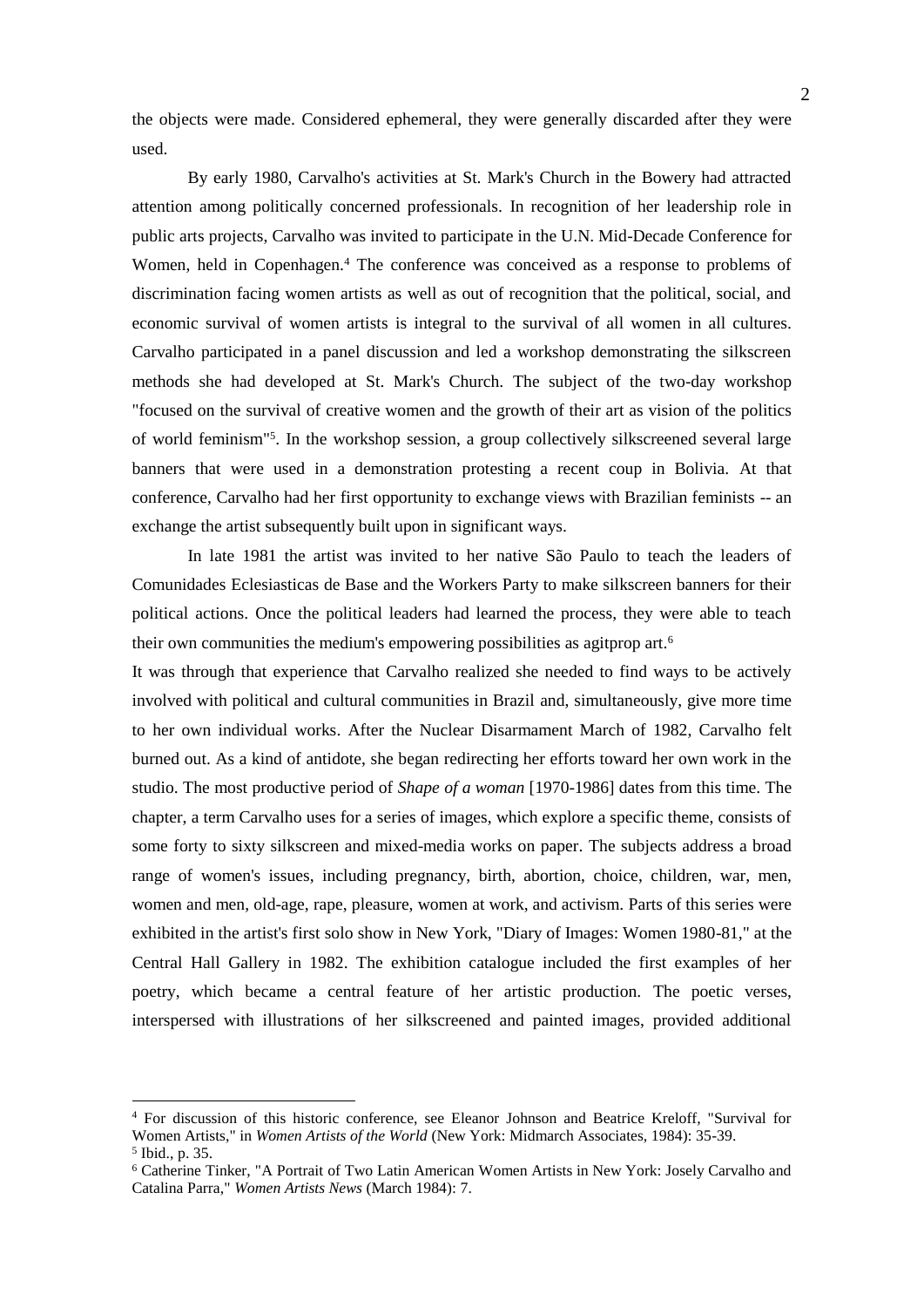layers of meaning. For example, under the image *María in exile* – a work that alludes to the themes of pregnancy and birth – Carvalho wrote:

> Smell of fish, I, you, we all women that fish, that sew, that farm, that nourish, that fight, that cry that lose that dream, that ignore, you, lost women in an unknown world. you, jailed woman by the jails of our daily life. You, mummy-bride, Why do you marry?

The poem celebrates women's roles and accomplishments while it critiques the restrictions imposed on them.

The Central Hall Gallery became a focal point of Carvalho's feminist activism, providing a new opportunity for her to interface with other women artists on professional as well as nonartistic issues. Central Hall also afforded Carvalho the opportunity to bring Latin American women artists' works to the attention of North Americans, who, at the time, were generally unfamiliar with their work. Carvalho started the series Latin American Women Artists. Over the next five years, from 1983 to 1987, Latin American women artists from diverse racial, ethnic, and cultural backgrounds participated in exhibitions, gave poetry readings, and showed their films and videos. One of the first programs in this series was the exhibition "Latin American Women Artists Living in New York" (1983). Co-curated by Carvalho, Katie Seiden, and Majorie Apper-McKevitt, fifteen women from seven countries in the Americas who were living in New York exhibited one work each. Among other considerations, the show called attention to the fact that both the North American and Latin American women artists who chose to exhibit together based their decision on recognizing gender as a legitimate theme for an exhibition.<sup>7</sup> In retrospect that exhibition also stands out as one of the first successful attempts to introduce change into exhibition practices that had been previously characterized by isolating artists from other regions outside the mainstream.

During that same year, Carvalho exhibited *From the memory books of underdevelopment* (1983), a provocative, but delicate work commissioned by Franklin Furnace for its show of artists' books. The three-dimensional work, which expanded upon the traditional format of a book, consisted of eight panels constructed in the form of large pockets, which were suspended from the ceiling. The images were silkscreened on the exterior of each "pocket"

1

<sup>7</sup> In the critical reviews of that time, Eva Cockcroft ("Latin American Women Artists at Central Hall Artists,"*Art News* [October 1983]: 183) wrote: "This exhibition was part of the current tendency to group artists by qualities extrinsic to their art -- for example, by gender, national or racial origin, or even by sexual preference."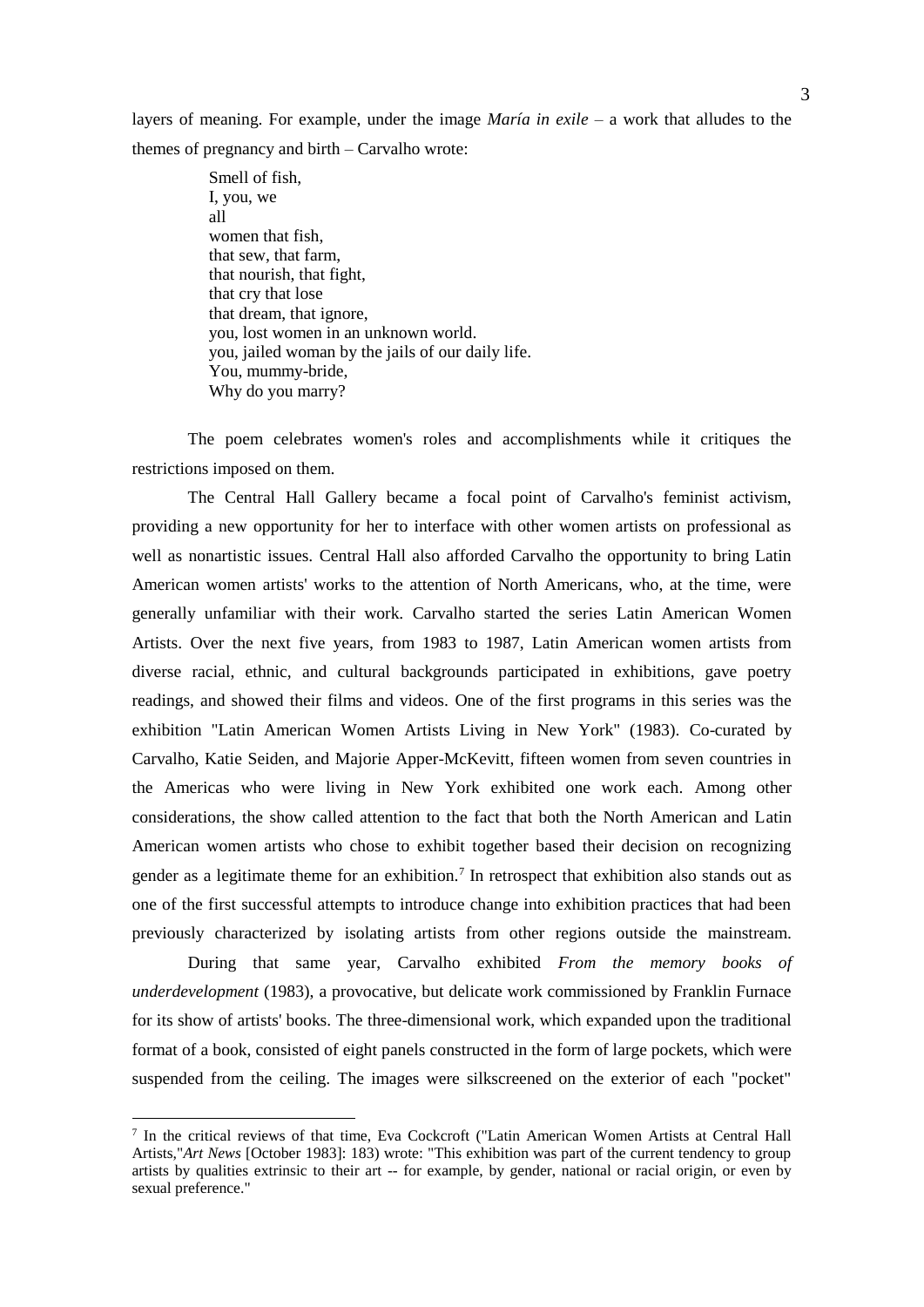panel. The artist's poetic text, shown in its entirety on one of the panels, was divided into stanzas and inserted in the pockets. In criticizing the excesses of poverty and plenty, the artist wrote:

The markets are full of pineapples bananas incense pig's ears hunger papayas and bare feet amoebic dysentery thrived on future dreams while tourists click their cameras to preserve poverty.

have you ever eaten canned malnutrition? if you wish to you can find it in *From the memory books of underdevelopment*.

In 1983 the United States' involvement in Central America was an issue that divided conservative and liberal opinion in this country. The liberal arts community here protested our military involvement in Central America. In an unusual show of solidarity, a group of concerned people in the arts community in New York formed Artists Call, a steering committee that organized a nationwide mobilization of people from all the arts. The protest became known as Artists Call Against US Intervention in Central America. Beginning in January 1984, some eleven hundred artists participated in exhibitions and events in New York City alone. Thousands more participated in cities throughout the United States and Canada. Carvalho, who was part of that committee from its inception, organized two exhibitions, "Rape and Intervention" at the Yvonne Seguy Gallery (February 1984) and "Latin American Solidarity Art by Mail" at Judson Memorial Church. "Rape and Intervention" was organized in the spirit of collaboration, which was becoming a more common strategy among activist artists. In this instance, Carvalho asked Nancy Spero to participate; she in turn invited Paulette Nenner, and Carvalho invited Catalina Parra. The four collaborated on a window installation and individually exhibited a work on the subject of rape and intervention. Carvalho's work, *Craters of Blood*, of 1984, which contained the same poetry as was used in *From the memory books of Underdevelopment*, captures the vulnerability of life in a war zone through different representations of female subjects.<sup>8</sup> Most of the photographs used in this work were taken by the artist in Northeast Brazil; others were taken in Peru; and still others document soldiers in El Salvador. One of the images is from a family heirloom picture. The deft interweaving of public and private imagery characterizes the artist's layering process on both conceptual and formal levels. "Latin American Solidarity Art by Mail" was co-organized with Fatima Bertch out of recognition of the need to include Latin American artists in the mobilization effort.

Toward the end of 1984 and continuing into 1986, Carvalho produced the chapter "Smell of Fish." This body of multimedia works is based upon the prejudices and false myths

1

<sup>8</sup> The installation was part of Carvalho's larger chapter/series also titled "Rape and Intervention" that included a number of works on paper.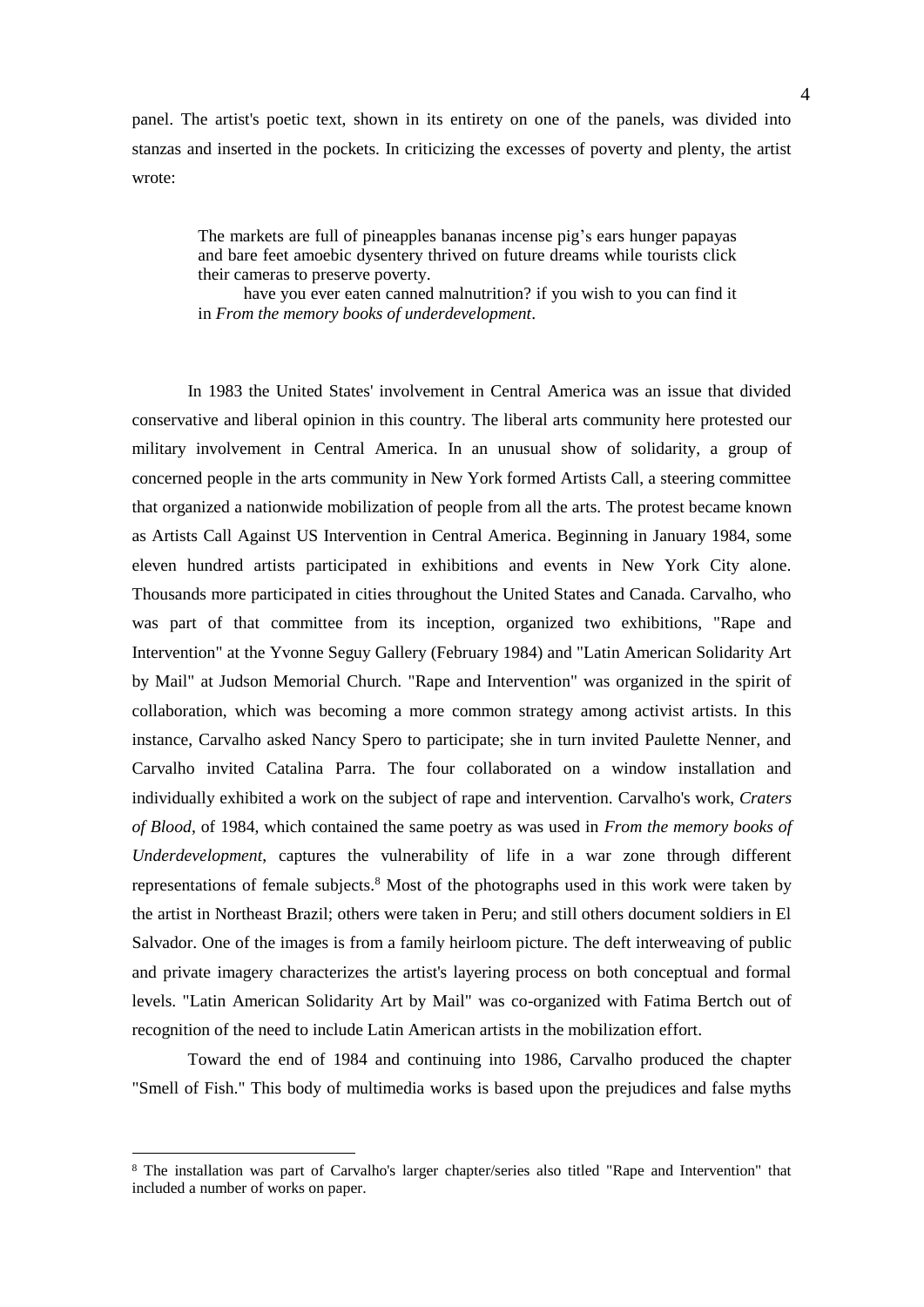that are culturally imposed upon women.<sup>9</sup> The title of the series, for example, refers to one such prejudice that still lingers in the artist's memory. During childhood Carvalho's grandmother's used to say: "Go take your bath if you don't want to smell of codfish."<sup>10</sup> By interweaving image and text, the artist alludes to false myths that have entrapped women, childhood memories, and sexual fantasies. Attempting to counter the negative images of women as idealized representations for man's delectation, Carvalho has re-presented the female nude as active, procreative, and self-empowered in *Hallelujah*, among other examples.

The second half of the 1980s proved to be as intensely active as the first half in terms of work inside as well as outside the studio. A number of major projects were initiated in Central Hall Gallery. For example, Carvalho co-organized the exhibition "Choice" (1985), which addressed the subject of abortion. Thirty women artists of diverse backgrounds participated.<sup>11</sup> The *Conexus/Connections*, another monumental event, got underway that same year and lasted until 1987. Carvalho and Sabra Moore began planning for a collaborative exhibition involving a hundred and fifty women artists from Brazil and the United States. The subjects explored were birth, food, body, shelter, war and death, environment, race, and spirit. The exhibition displayed 150 works – each of which was the size of a page – which were then produced as an artist's book.<sup>12</sup> In addition there were thirty two large-format works by thirtytwo artists, films, and video viewings.

*She is visited by birds and turtles*, dating from 1987-88, is the next chapter in Carvalho's Diary of Images. Explored from a feminine viewpoint, the themes deal with questions of bicultural identity. They embrace the conflicting notions of simultaneously belonging and not belonging to any one country (Brazil and the United States), of having dual nationalities. In expressing her own hybrid state, the artist has adopted the motifs of the bird and the turtle. The bird, a creature of flight, suggests the notion of journey. The turtle, an animal adapted to living on both land and water, carries its home on its back. The bird and turtle emblemize the artist's concept of her hybrid identity as one that changes, one that adapts, and, finally, one that is carried within her. Carvalho expressed the notion in the following way: "We hold our ground and at the same time we fly". The recurring image of a woman reaching upward suggests the possibility of flying, of realizing the potential of one's own power. From her archive of images, the artist adopts the image of the female nude to create landscapes in which memory is resuscitated and creation and survival are affirmed. Images of fragments of

<u>.</u>

<sup>9</sup> The components in this series include works on paper, paintings, three installations, video, performance, and an artist's book. Carvalho used several of these media for the first time.

<sup>&</sup>lt;sup>10</sup> From the narrative written for "My Body Is My Country" (1991), p. 8.

<sup>11</sup> All of the women who participated supported Roe vs. Wade. Carvalho exhibited *Hallelujah*.

<sup>&</sup>lt;sup>12</sup> In the planning stages, one hundred and fifty women were asked to detail those issues that were most important to them. A bilingual edition of six hundred xeroxed and silkscreened books were printed from the exhibit. The exhibition opened at the Museum of Contemporary Hispanic Art in New York and then traveled to the Southeastern Massachusetts University in Amherst and the Museum of Contemporary Art in São Paulo.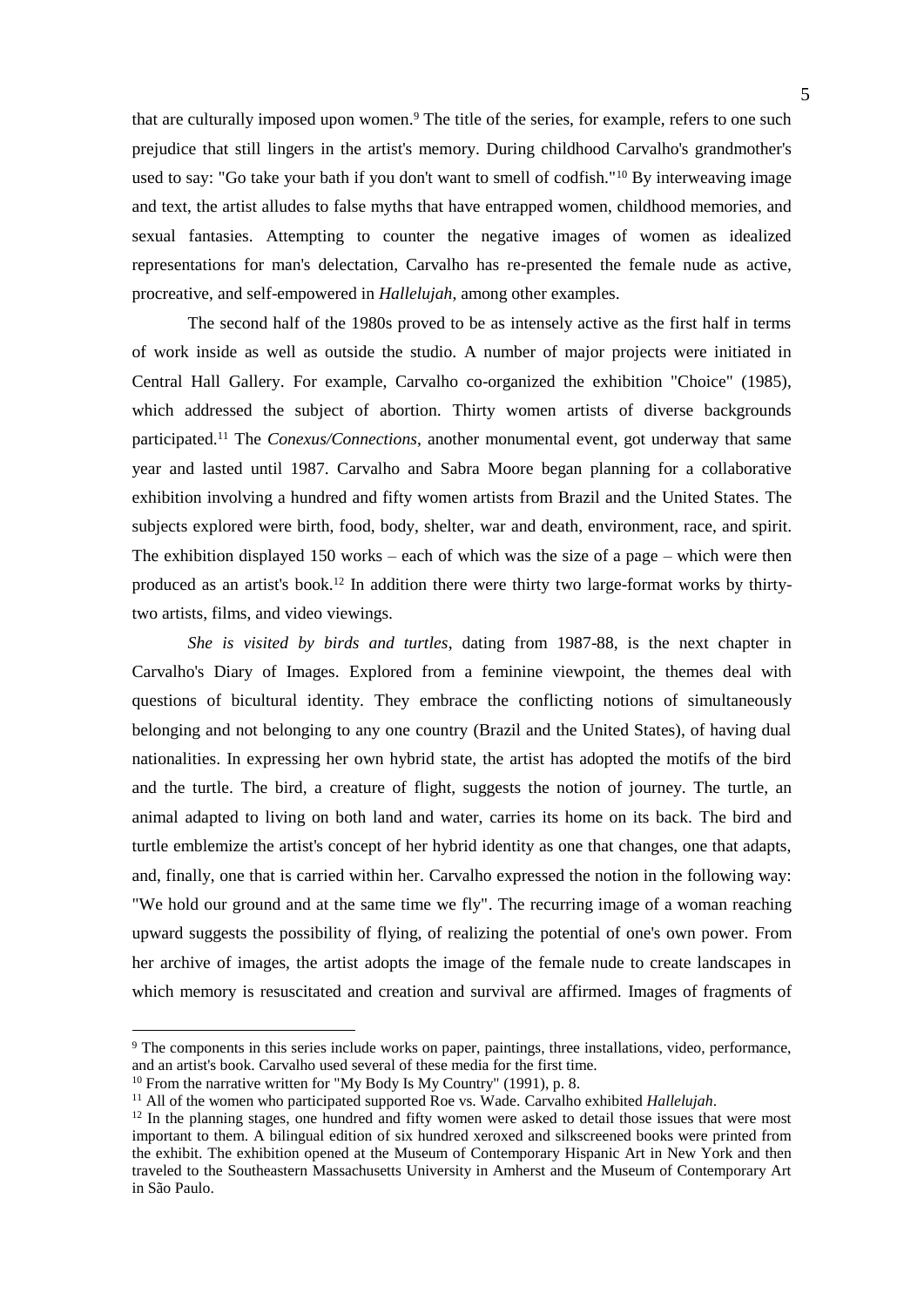the female body express the parts that make up women's lives. References to ceremony appear in such titles as the *Sacrifice as a Tool of Meditation* and those to re-creation in *Rebirth: She Is Visited by Birds and Turtles*, and *She Stops The Act of Corrosion by Burning her Parts.* In addition to the works on paper, paintings, and an installation, this series also includes a work on the spectacolor board in Times Square, the thirty-second computerlight animation, *Turtle News,* which was played every eleven minutes during the month of November 1988*.* The animation consisted of three connected segments that merged the autobiographical, concerns for the environment, and a critique of the North and South American debt.

As noted in the above discussion, the image of the female (and, sometimes, a surrogate, the turtle) has been the principal vehicle Carvalho uses to "speak to" personal fantasies, recall memories, and confront political issues such as rape, prejudice, war, and environmental destruction.

There is an organic relationship between the issues explored in the chapters "She Is Visited by Birds and Turtles" and the following one "My body is my country" (1990-1991) It seems that once Carvalho accepted her own hybrid identity, she was free to continue exploring the many dichotomies arising out of adapting to dual citizenship and living in the interstices of borders defined by oneself. Concerning that view, Carvalho wrote:

> My body is my country a resilient mass that stretches to embrace my territory a land of iron, memories and resistance.

This series comprises paintings, an artists' book, and an installation also entitled *My Body Is My Country*. It powerfully explores the problems of having to choose one country over another, having to conform to categories of expectations imposed by two different cultures, and having to adhere to the citizenship laws of individual nations. The installation consists of a large, open window; a column supporting a container of blood; a text; the Brazilian and American flags placed on the floor in front of these elements; and images reproduced from the media. Carvalho has chosen a group of objects whose connotations unite private as well as public issues. Some of these have appeared in previous works, thereby carrying forward former significations, while the appropriations from the communications industry provide contemporary references. For example, the central pane in the window features a woman whose mouth is agape. That now-familiar figure (illustrated here) was formerly employed to illustrate the subject of rape in the series *In the shape of a woman*; the same figure was also used in the *Rape and Revenge of Gaia* (1988), a work addressing the destruction of nature. The left pane of the window shows images of hungry children and the destruction of the trees in the Amazons, two problems presently plaguing Brazil. The right pane presents images of racism, police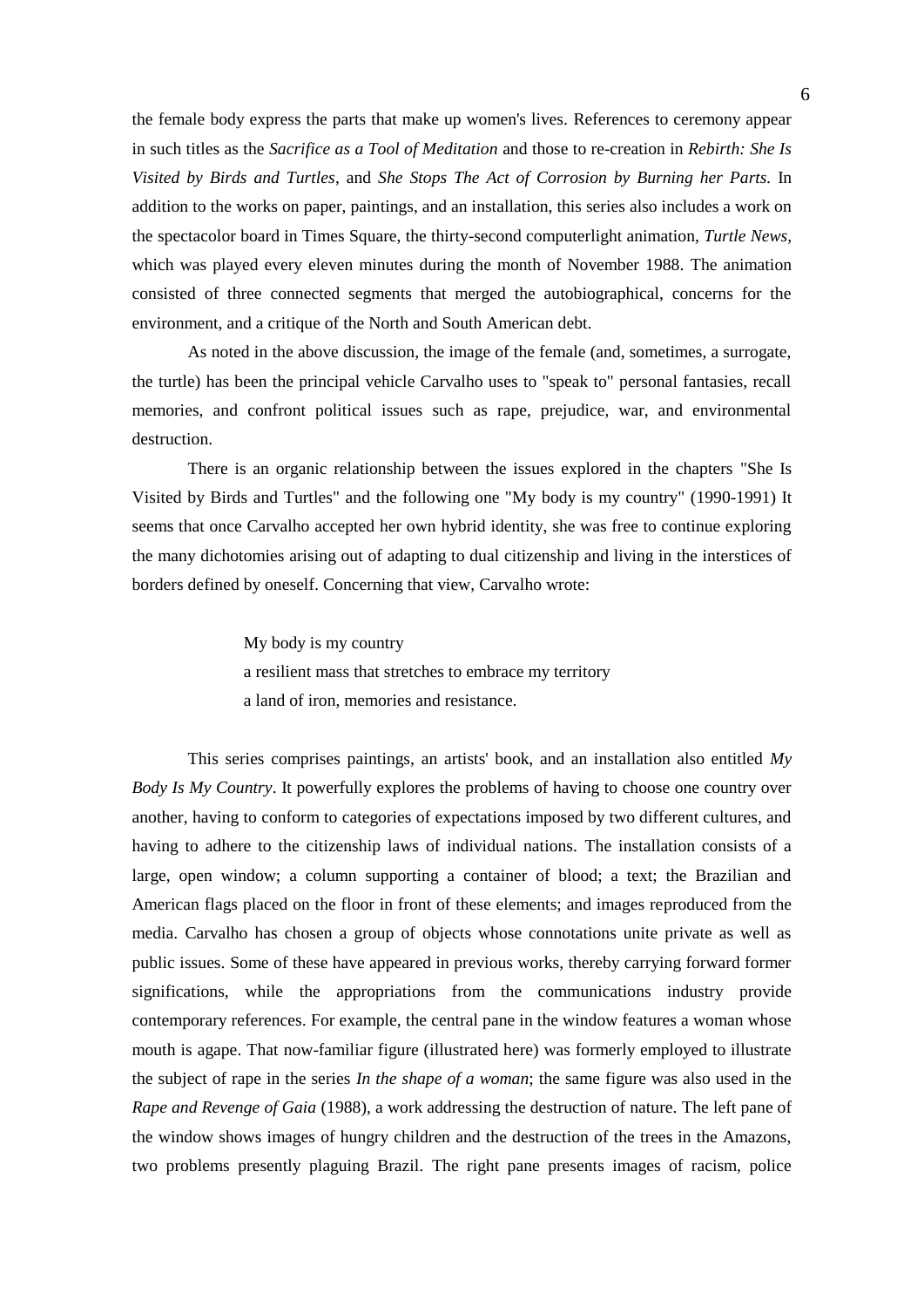brutality, and homelessness -- conditions disturbing American society today. In an attempt to provide a critical framework within a poetic resolution the artist wrote an inventive text (a selfstyled Constitution) that claims the passport's function to be poetic, the flag's to be aesthetic. It goes on to say that the individual may not be denigrated, raped, tortured, starved, or censored and that nature's flora and fauna should be valued as human life.

The chapter "My Body Is My Country" was temporarily interrupted in the early winter of 1991, when the United States led an allied military offensive against Iraq in the Persian Gulf. The artist's response to that particular war motivated what became the chapter "It's Still Time to Mourn" (1991-on going). Carvalho read a newspaper article that reported the remains of an Iraqi soldier's diary. The soldier's diary became the cornerstone for a beautiful body of works that consist of four installations and an artist's book. The first two installations were constructed around a core of images of the Gulf War that came from the mass media. The artist's book expands upon the original concept of her diary of images by reconstructing the Iraqi soldier's diary and inserting it into hers. In acknowledging this, the artist wrote:

Aboud,

I insert your diary in my diary My diary becomes your diary Josely

The artist designed her book entitled *Diary of Images: It's Still Time to Mourn* in the form of a prayer book so as to retain the highly personal and meditative nature of the soldier's journal. The book was made in the intimate size  $(71/4 \times 45/8)$  in.) and features the motif of a mihrab on both the front and back covers. Found in Islamic temples, the mihrab is a prayer niche that indicates the direction of Mecca. One of several striking images in the book is that of an Iraqi soldier kneeling and praying in front of his tank. Another is the use of Arabic script taken from the Koran, which is superimposed over images of the protagonists, many of whom believed they were fighting and dying in a holy war. Script from the Koran further enhances the religious nature of the diary at the same time that it places the visual images in a specific cultural context.

The transformation of the mihrab motif from its miniature size in the artist's book to a monumental size in the installations entitled *It's Still Time to Mourn: Dia Mater I* and *It's Still Time to Mourn: Dia Mater II* added new layers of meaning as well as new visual dimensions to the original theme of the evils of war. The title of the installations, *Dia Mater* alludes to the Babylonian creation epic "Enuma Elish," which relates the brutal description of how the mother goddess Tiamat was killed by her great, great, great, grandson Marduk. *It's Still Time to Mourn:*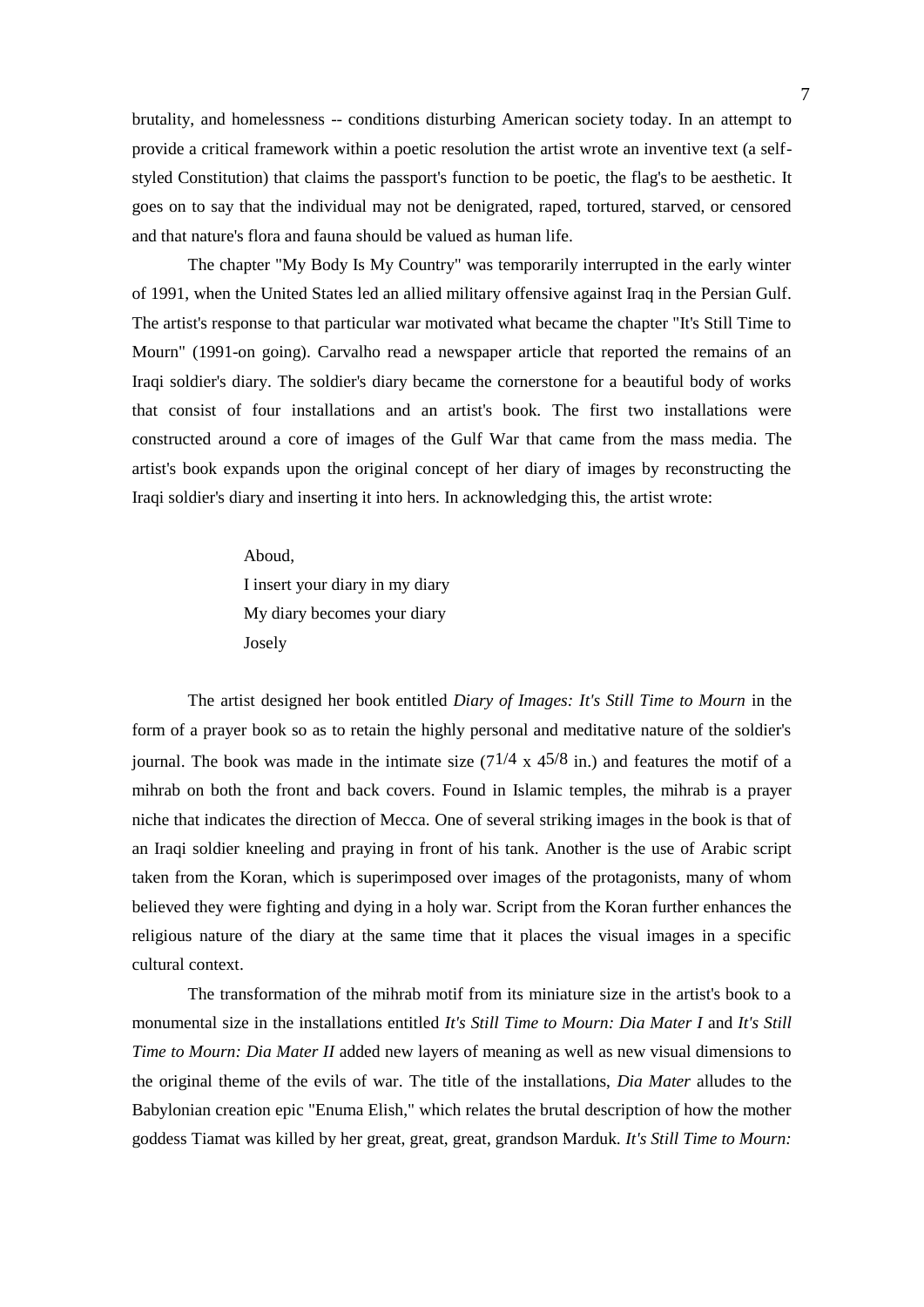*Dia Mater I* was composed of five mihrab-shaped windows inserted into a long wall.<sup>13</sup> Each of these windows was constructed of three layers: two of Lucite, and one of paper, which bore silkscreened images. In looking into these mihrab windows, the viewer had an experience similar to looking into the light box/coffins of the earlier installations, where the images of pain and suffering from the war scenes have the reality of the actual world. In *It's Still Time to Mourn: Dia Mater II*, the artist silkscreened doors in the form of large-scale mihrabs on the wall leading to the area where a memorial tent was placed.<sup>14</sup> The memorial tent took the form of a Bedouin tent made of camouflage netting used in tne Vietnan War. Two low benches were place around a light box/coffin so that the viewer could sit and ponder the human suffering exacted on the battlefield. In the light box/coffin, one of the entries conveying the Iraqi soldier's anguish appeared:

> Baghdad, the city of my family, why are you sad? Your morning became dark, and your wailing increased nightly. No moon. No stars, to lighten up your skies. And the birds of our love, who used to bring beauty, are crying.

> > \*\*\*

In this overview, one of the central objectives has been to provide a critical framework within which one can further appreciate the artist's sustained engagement with the social and political issues that are interwoven with an autobiographical narrative. Carvalho's project from the mid-1970s has centered on her involvement with diverse political and cultural communities both in this country and Brazil. *Ciranda I*, the installation that is presently exhibited in Intar Gallery, focuses upon the devastating violence wrought on the street children in Brazil. In preparing this installation, the artist returned once again to Brazil to do the first phase of

1

<sup>&</sup>lt;sup>13</sup> The installation was exhibited in Art in General in New York in January 1993.

<sup>&</sup>lt;sup>14</sup> The installation was exhibited in the Museu de Arte (MASP) in São Paulo in February 1993.